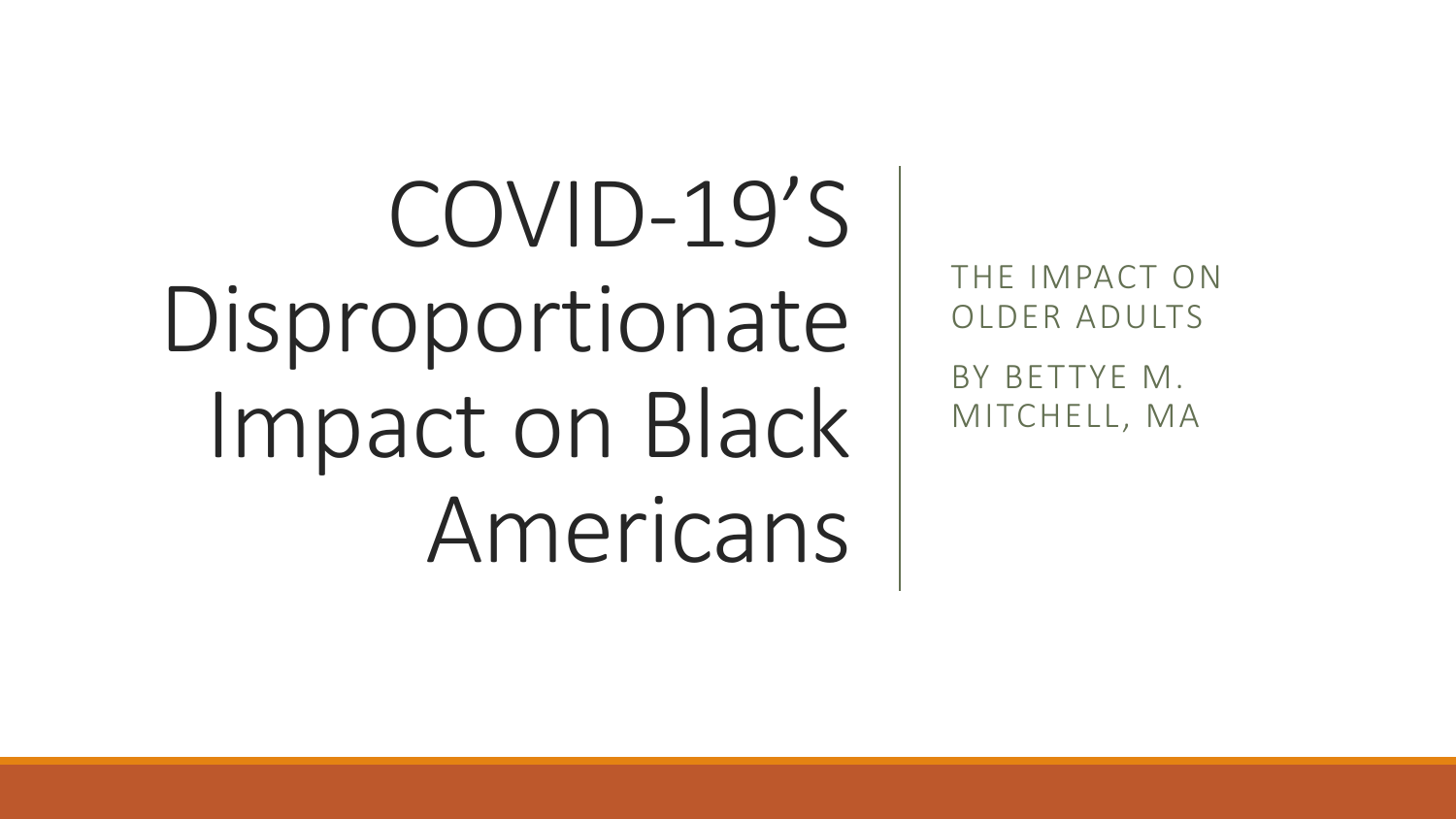# The Impact of COVID - 19

" THE CORONAVIRUS PANDEMIC HAS REVEALED DEEP SEATED INEQUITIES IN HEALTH CARE FOR COMMUNITIES OF COLOR AND AMPLIFIES SOCIAL AND ECONOMIC FACTORS THAT CONTRIBUTE TO POOR HEALTH OUTCOMES." ( SUBSTANCE ABUSE AND MENTAL HEALTH SERVICES ADMINISTRATION- SAMHSA)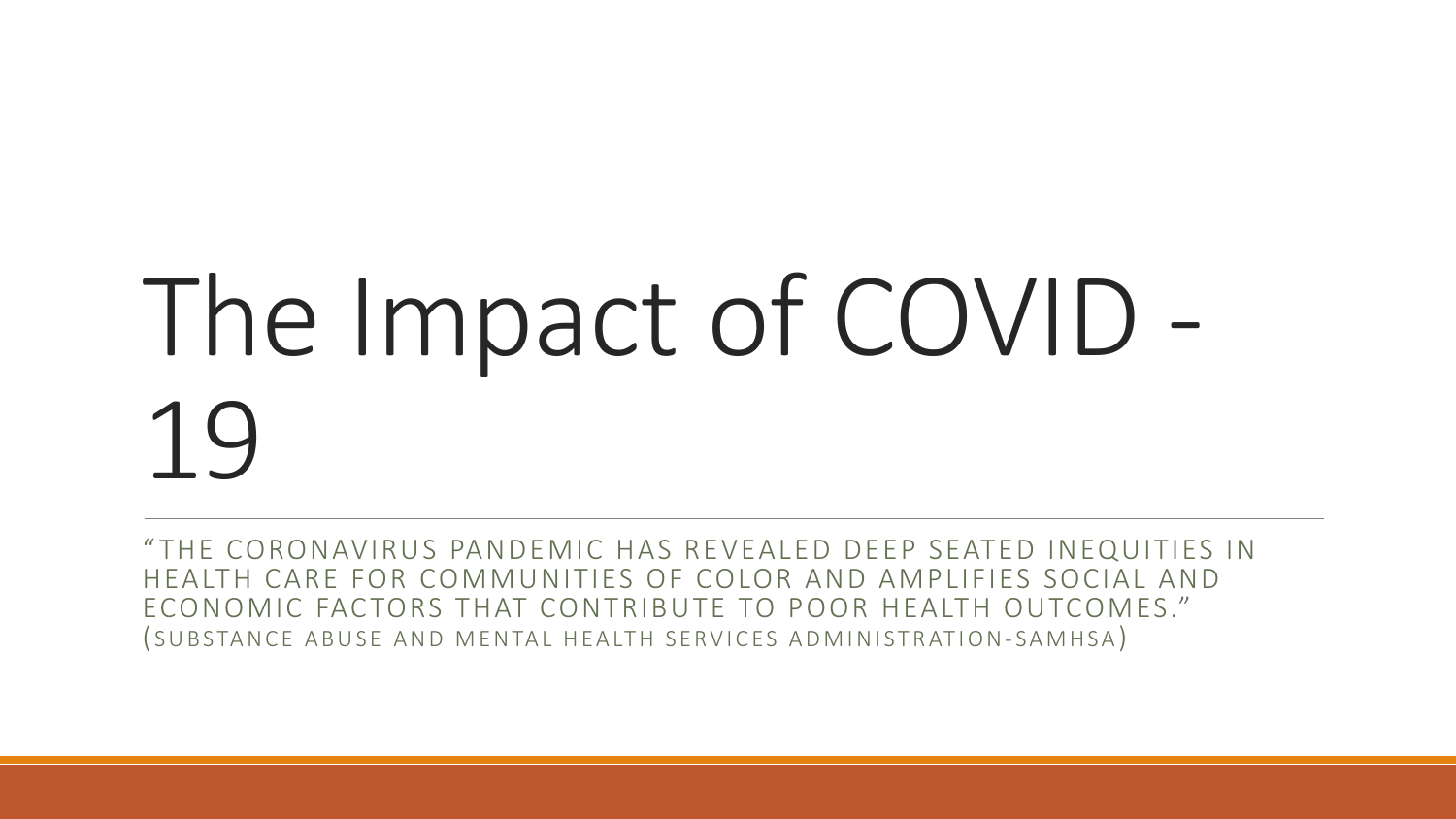### "Conditions in the places where people live, learn, work, and play affect a wide range of health risks and outcomes".

SOCIAL DETERMINANTS OF HEALTH (SDOH) – CENTERS FOR DISEASE CONTROL (CDC)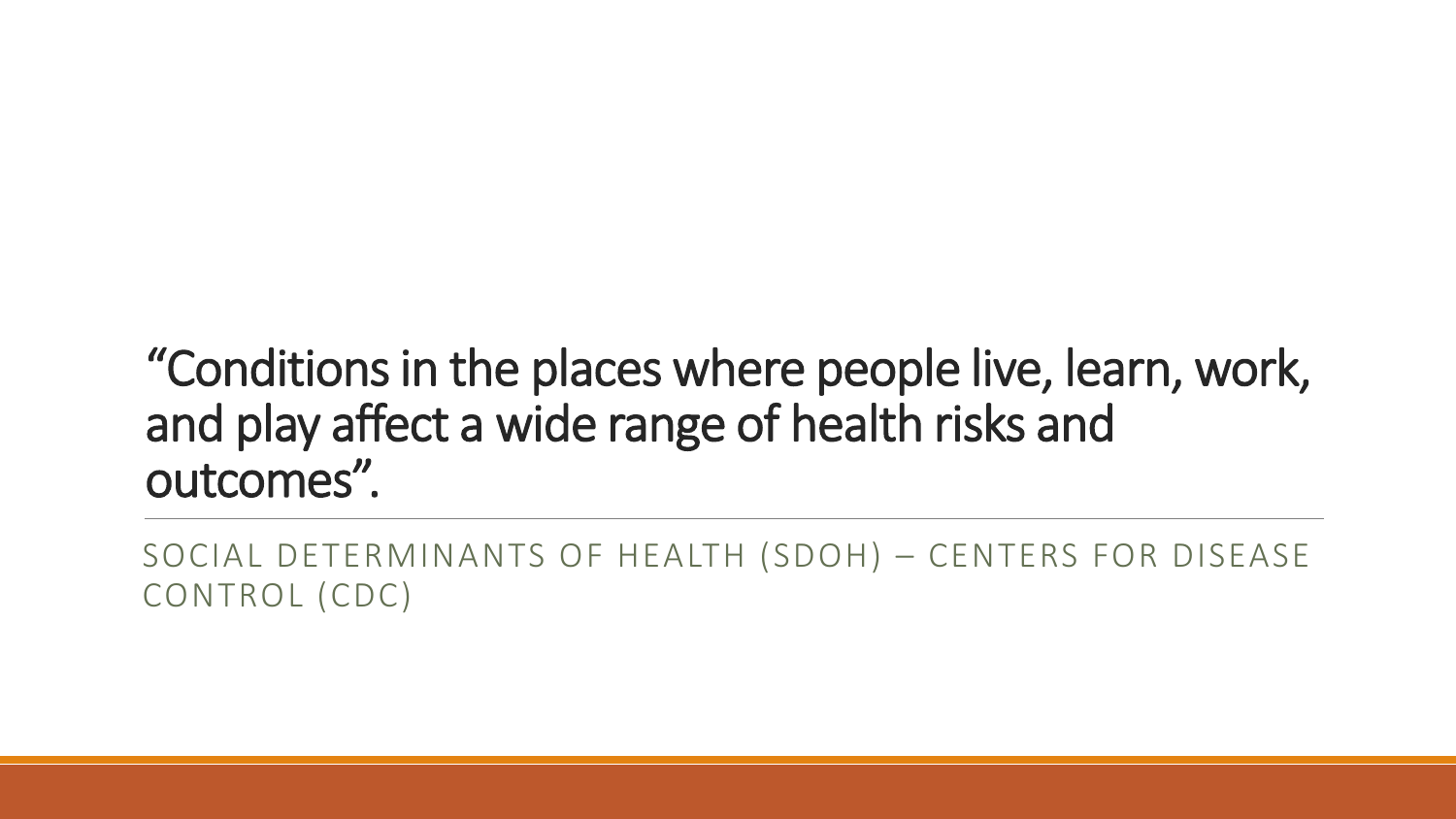Blacks comprise 13 percent of US Population, Make up 30 % of COVID cases. Latinos make up 18 percent of the population and account for 17 percent of COVID 19 cases. (US Census 2018, CDC 2020)

COVID 19 PANDEMIC – CDC DATA APRIL 15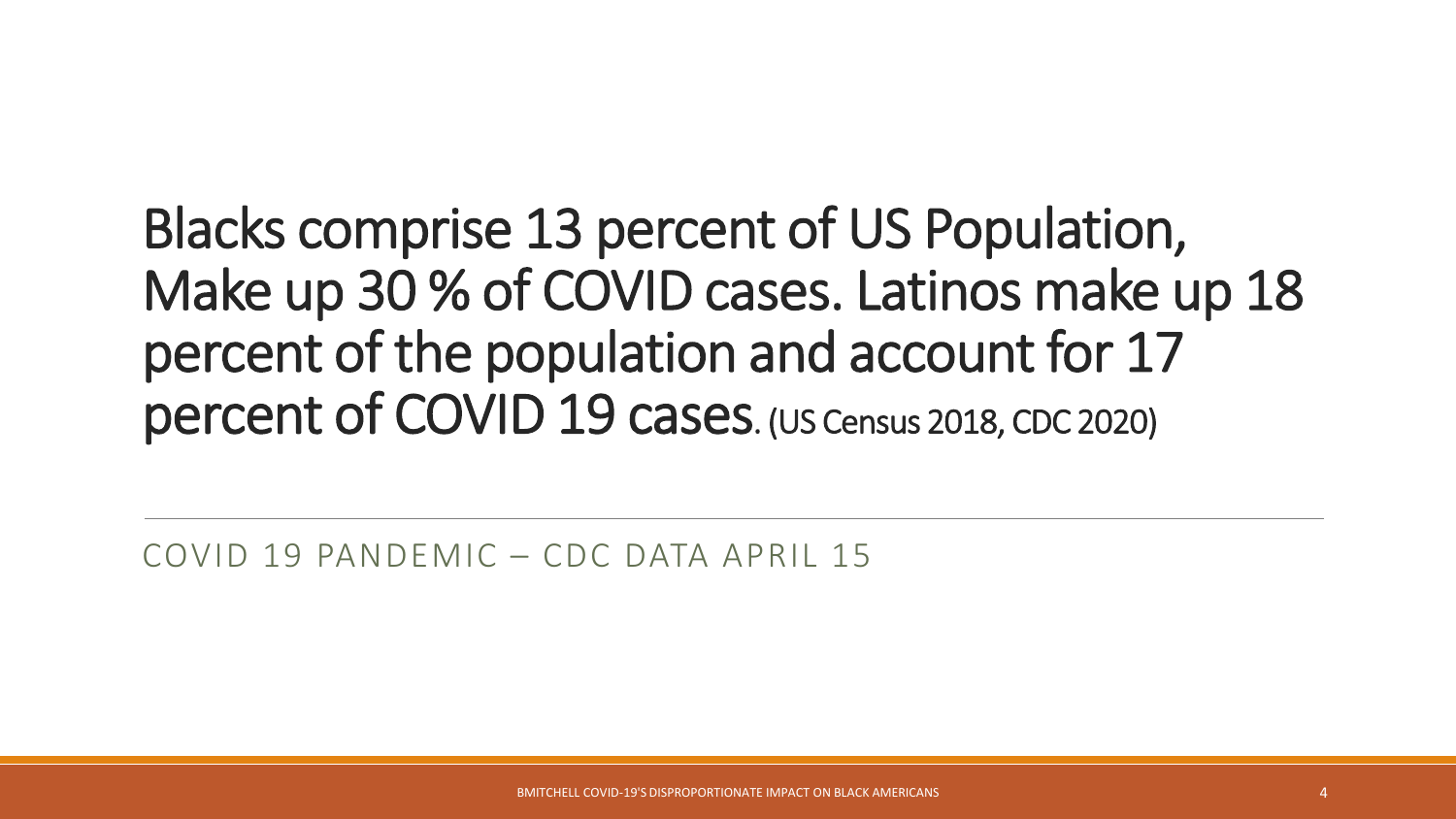## Why African Americans May Be More Susceptible to COVID -19

Higher incidence of underlying health problems

Exposure – Essential workers (front line)

Use of public transportation

Jobs not amenable to teleworking

Housing situation, multigenerational families, low-income housing social, distancing may be a challenge

Access- less access to care, uninsured, distrust of medical providers

Polluted environments

Systemic racism, " who should get health care" – Science News, 2019

Lack of preventive care

Lack of self-management

Belief that everything will be OK " I trust in God", "What ever God has for me, will be"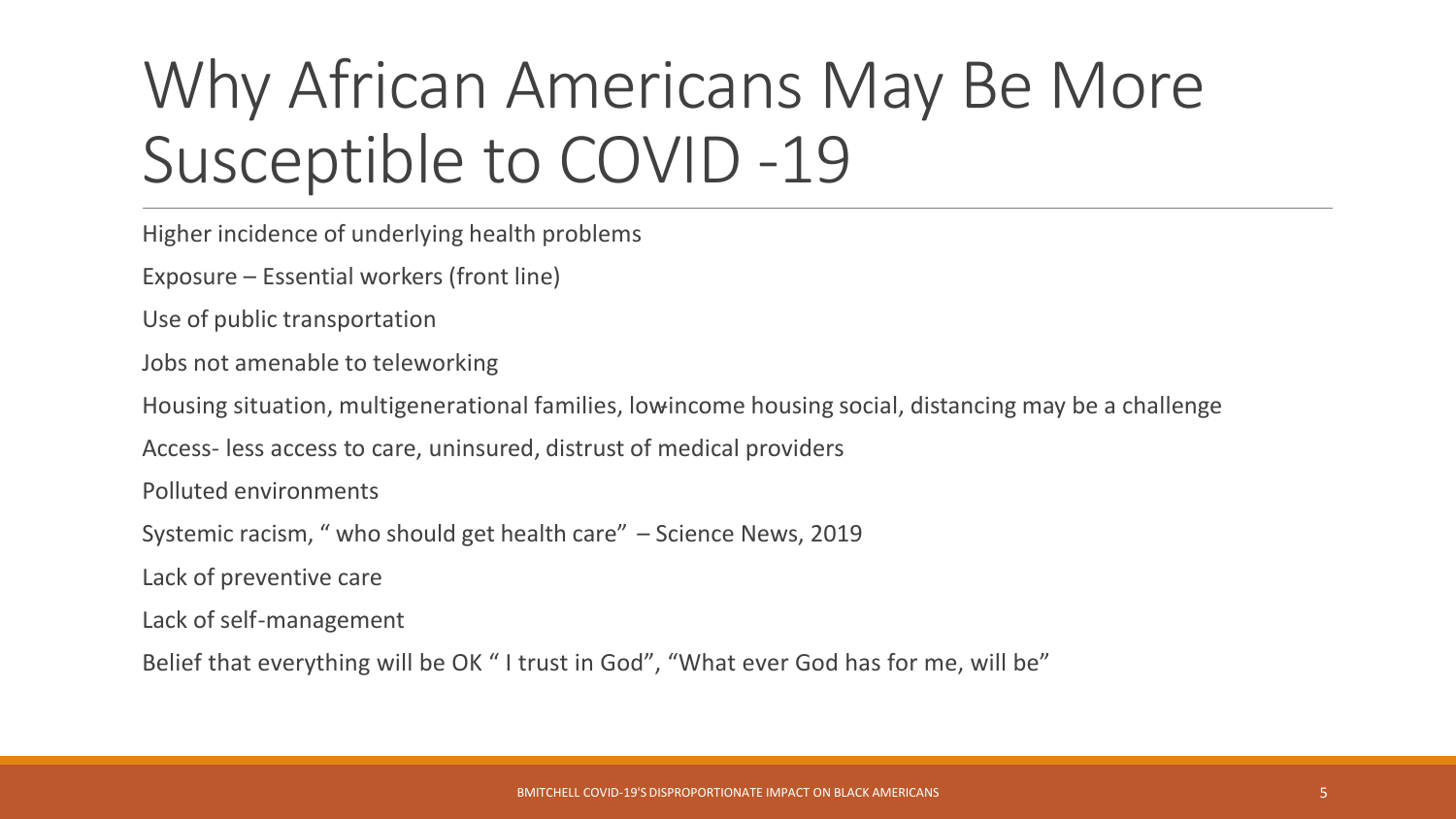# THE FACTS – Texas Data as of 5/19 Texas Department of State Health Services (DSHS)

BMITCHELL COVID-19'S DISPROPORTIONATE IMPACT ON BLACK AMERICANS 6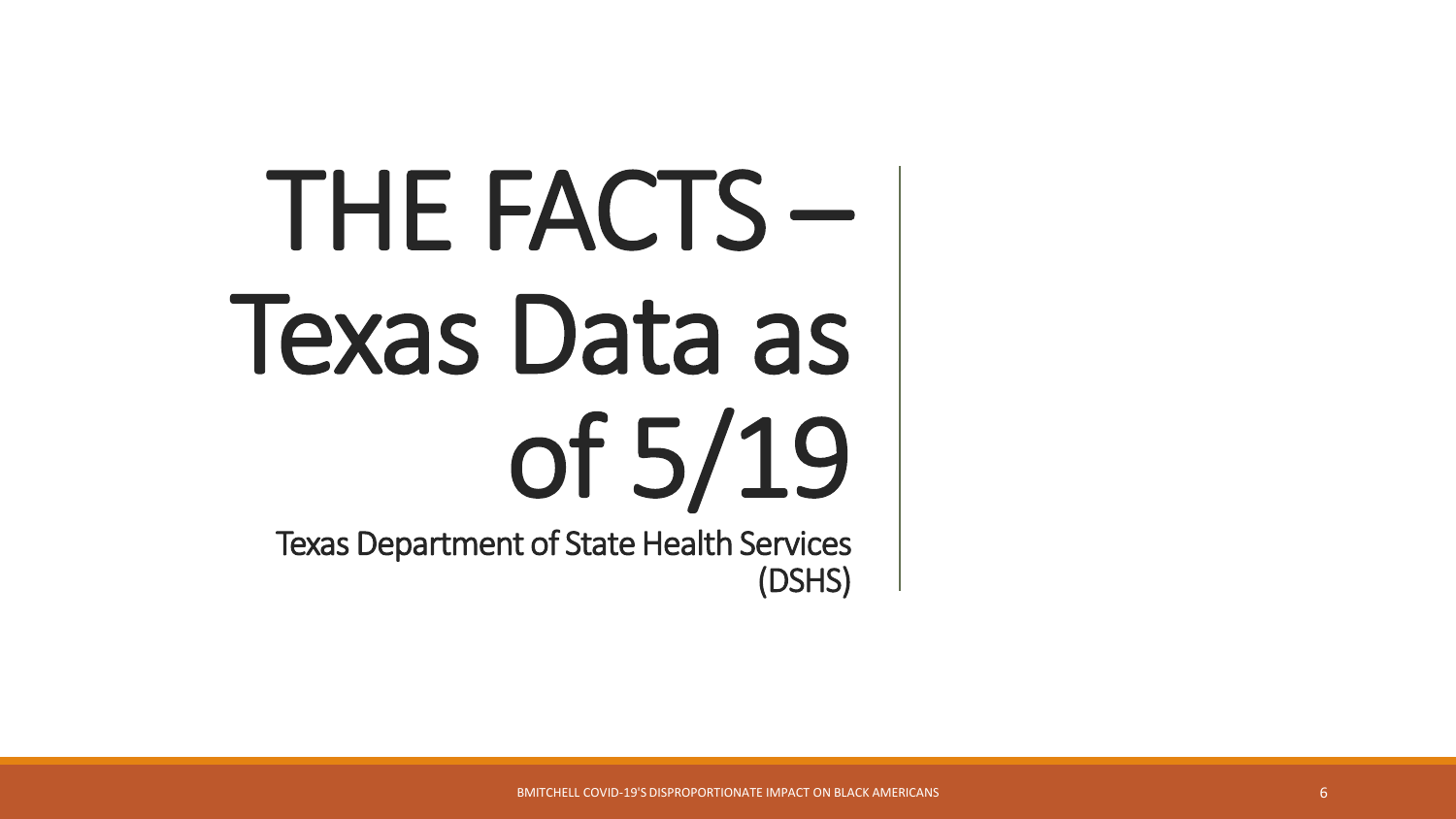Texas Population 29.9 Million Projection July 1, 2020

### The Largest Ethnic Groups in Texas

Mexican 22.6% German 9.9% African American 8.7% Irish 7.2%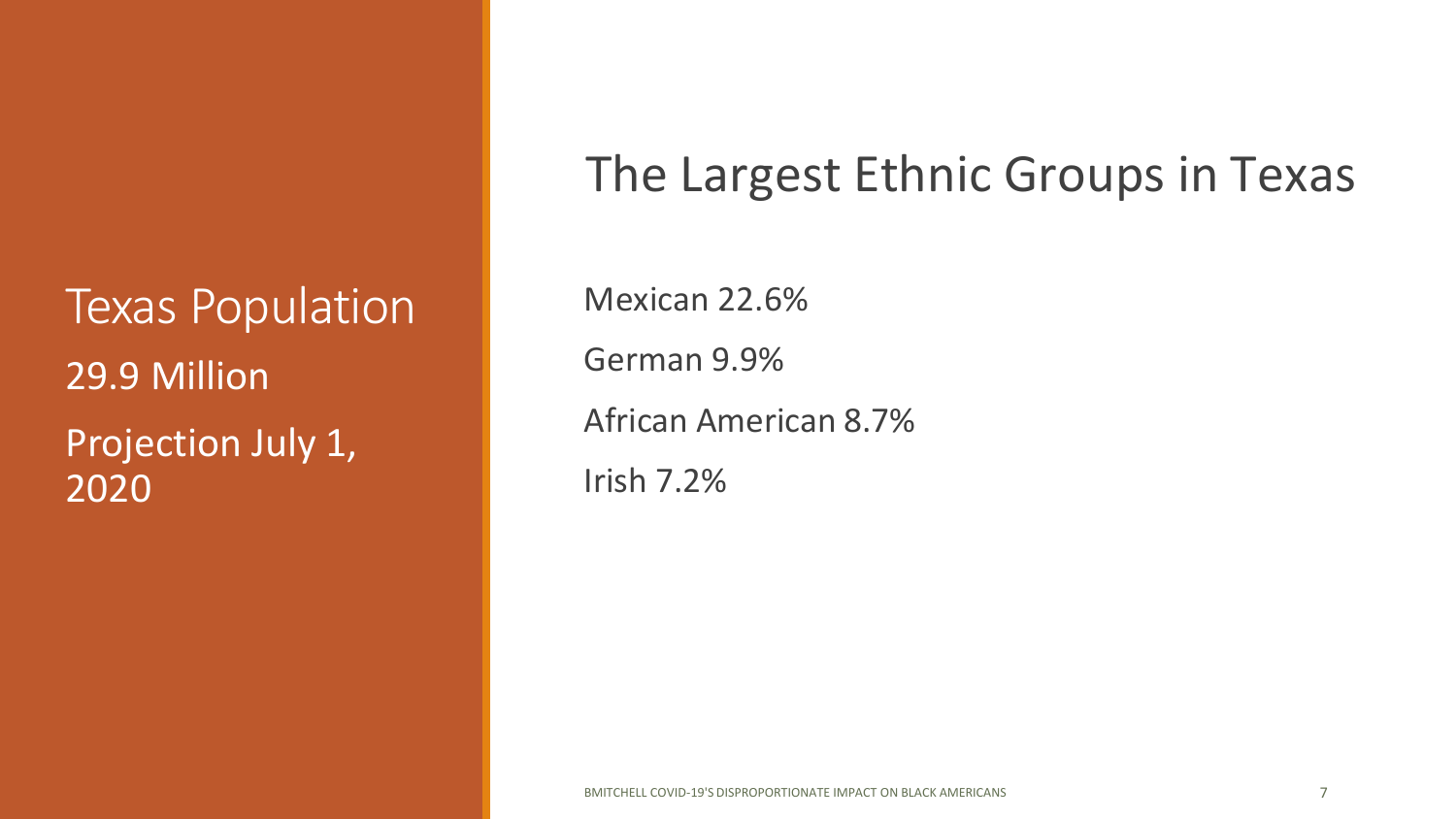### The FACTS – Texas COVID Data as of 5/19 DSHS

### **14,308 Confirmed Cases by Age Confirmed Cases by Ethnicity**

| $1 - 9$ | 105  |
|---------|------|
| 10-19   | 432  |
| 20-39   | 4828 |
| 40-64   | 5293 |
| 65-79   | 354  |
| $80+$   | 640  |
| Unknown | 124  |

326 reporting COVID 118 Facilities 3205 Confirmed Cases 428 Confirmed Cases 528 Fatalities 103 Fatalities 631 Recoveries 154 Recoveries

| $1 - 9$   | 105  | Asian           | 491    | 3.4%  |
|-----------|------|-----------------|--------|-------|
| $10 - 19$ | 432  | <b>Black</b>    | 2181   | 15.2% |
| 20-39     | 4828 | <b>Hispanic</b> | 5686   | 39.7% |
| 40-64     | 5293 | Other           | 96     | 0.7%  |
| 65-79     | 354  | White           | 3961   | 27.7% |
| $80 +$    | 640  | Unknown         | 1893   | 13.2% |
| Unknown   | 124  | <b>Total</b>    | 14,308 | 100.% |

### **Nursing Homes Assisted Living Facilities**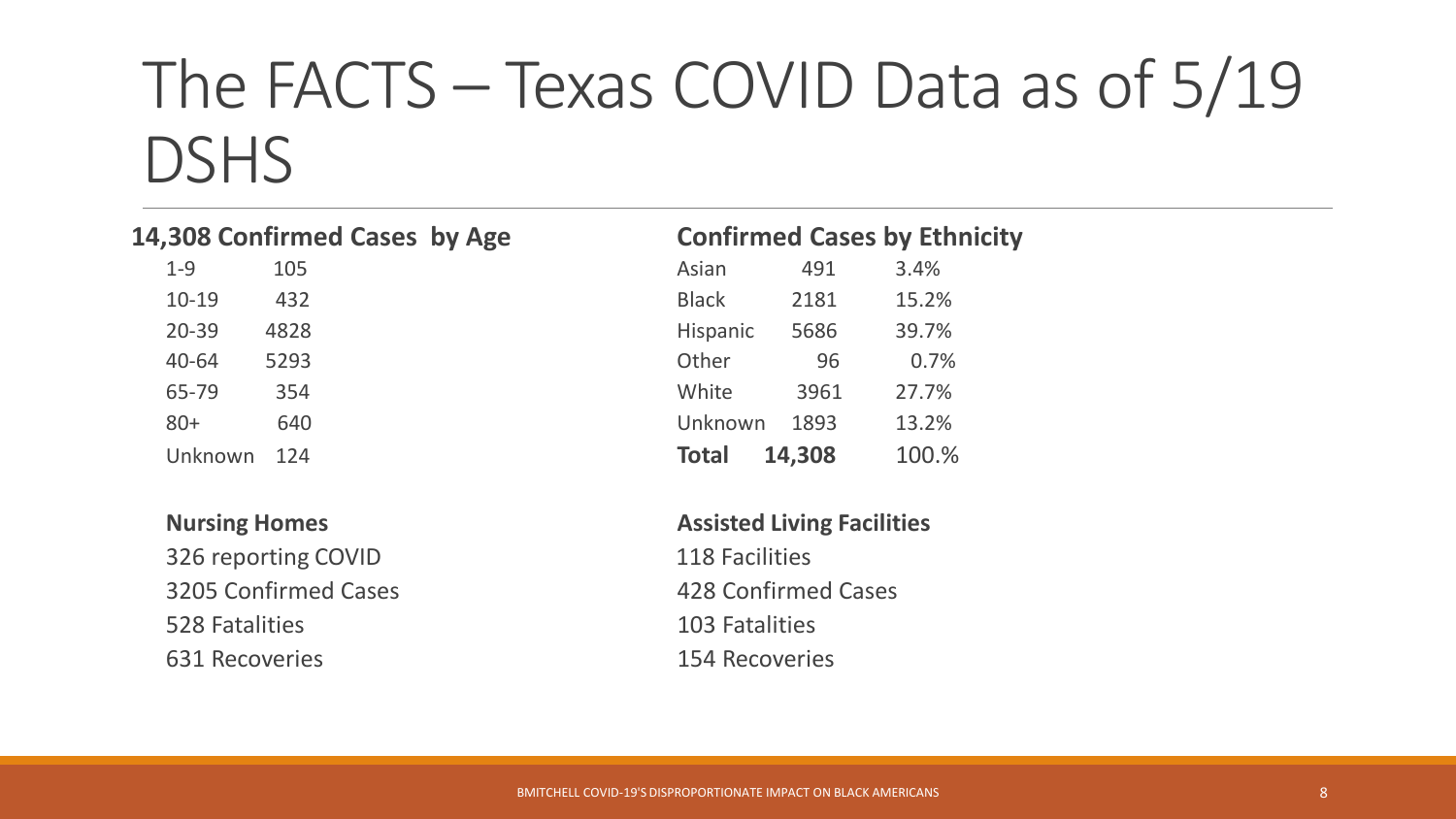## Local Cases: Consider

Ms. Jones, age 45, Ms. Jackson, age 60, Mr. Franklin, age 67, Mr. Gossett, age 78, and Ms. Hugely, age 55 are all members of one church attended a funeral and contracted COVID. Mr. Franklin dies after a 60 day hospitalization on a ventilator. The others were hospitalized and in recovery.

Rev. Kirkland, 65 years old, has hypertension, a minister of a local church was diagnosed with COVID, and quarantined after a prolonged misdiagnose illness.

Mr. Williams, 68 was admitted into the rehab facility after surgery, contracted COVID and dies within a three week period of time.

Rose City nursing facility staff, including a traveling therapist contracted COVID. Sixty patients in the facility have been diagnosed with COVID.

Mr. and Mrs. Criss have been married for two months. The Criss's decided to have a family dinner for Mother's day. Mrs. Criss, age 62 is a person of high risk. She has been diagnosed with chronic cardiac disease, diabetes and other illnesses. Ms. Criss is now in critical condition in ICU. Mr. Criss works in the prison system with a high number of individuals diagnosed with COVID. Mr. Criss is off work, waiting test results.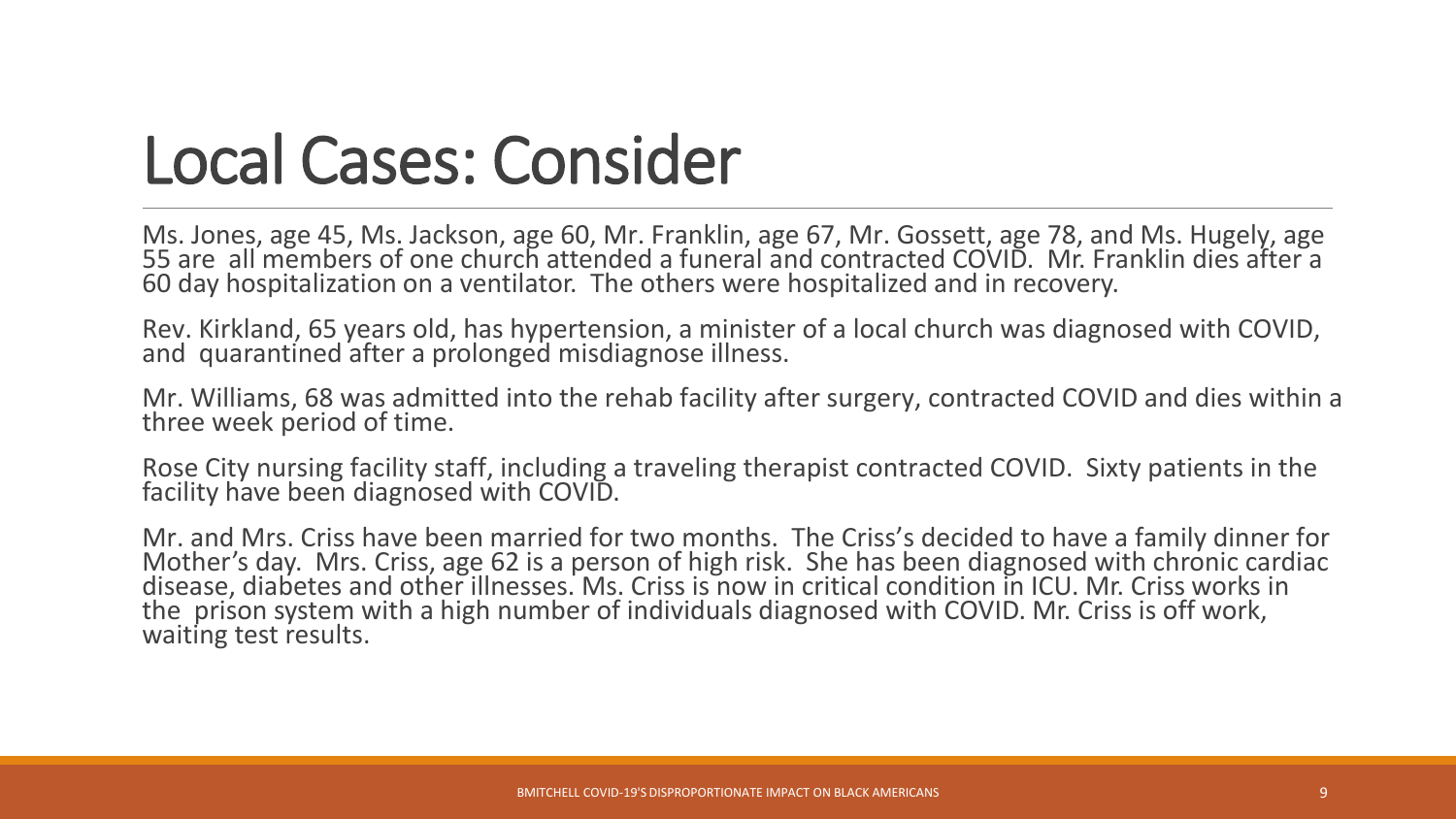## Health Status in Northeast Texas 2016 The University of Texas System

35 County Area, DSHS Health Service, Region 4/5N - Home of 1.5 Million people

Geographical Location - Tyler, Paris, Texarkana, Longview, Palestine, Nacogdoches area

Slightly older population larger portion of white and black residents

Age adjusted mortality rates are higher

Causes of death higher for residents of Northeast Texas

Median household income below that of Texas

College graduate rates are lower than other parts of Texas (17% compared to 27%)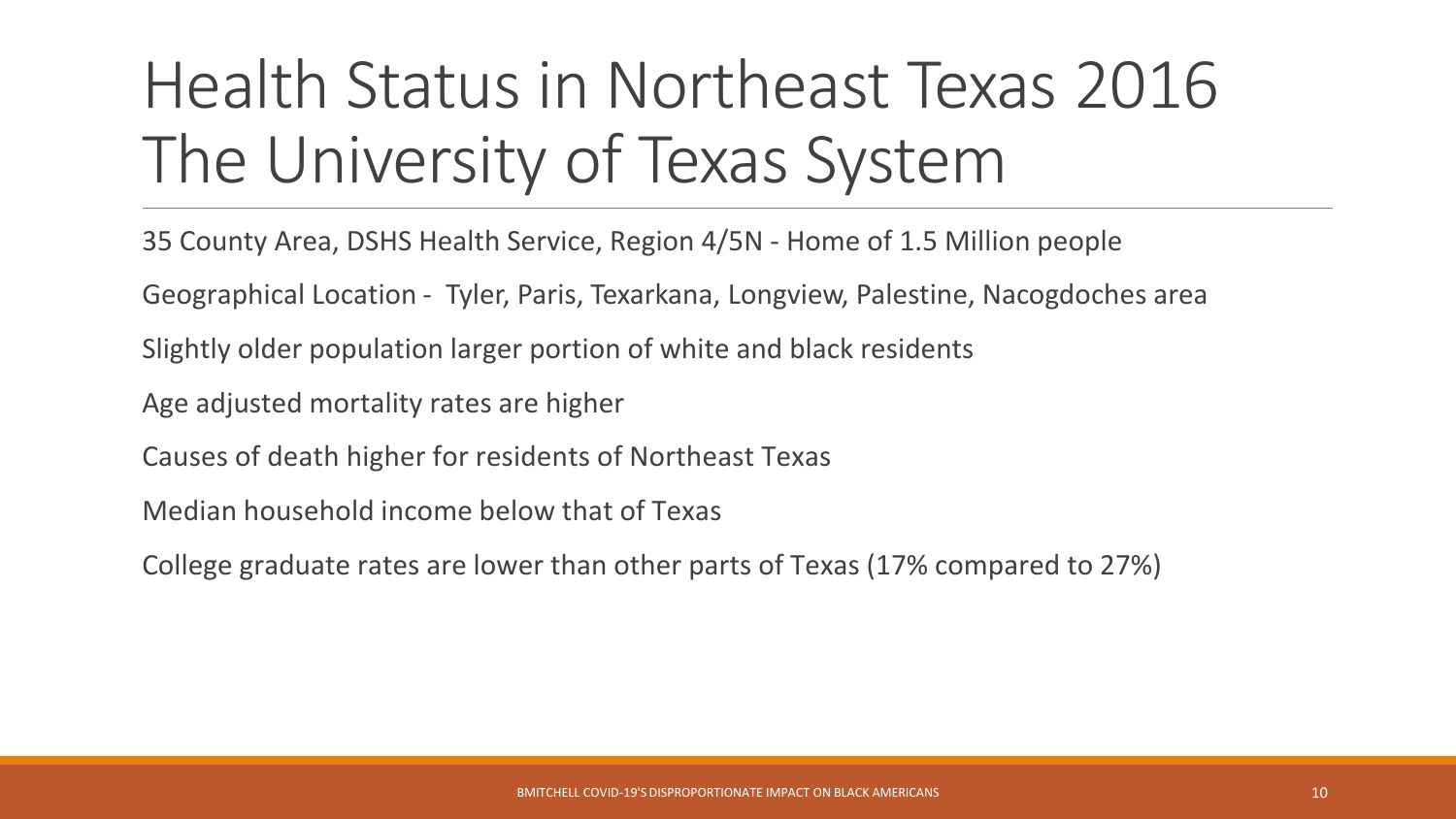### Northeast Texas Health Status Report

Higher mortality rate for blacks due to heart disease, stroke, colorectal and breast cancer, diabetes, HIV/AIDS and kidney disease

Colorectal cancer rates were 42% higher for blacks than whites

The breast cancer partiality rate higher among black women 2012

Blacks were at higher risk for strokes mortality than whites

In 2014 the mortality rate for diabetes as an underlying or multiple cause was over 70% in black than whites

Kidney disease mortality rates were 73% high in black than in whites

HIV mortality rates are five times higher among blacks than whites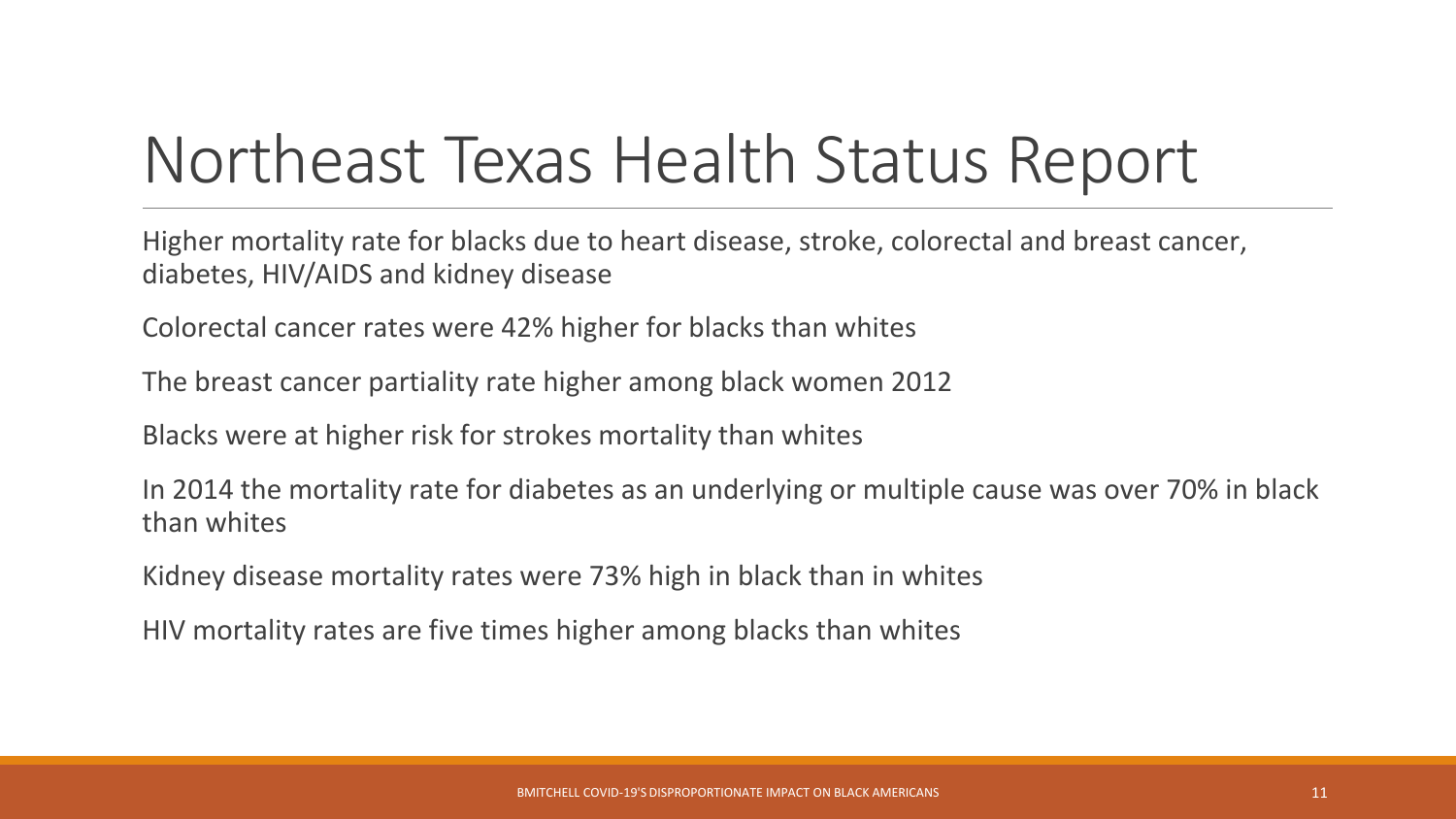## **TRENDS**

The pandemic has revealed inequities in health care for minority populations

Federal funding for older Americans, low income programs is being made available with flexible spending and reporting requirements

The pandemic has revealed a need to re-evaluate how services are being administered

Programs are being redesigned with client representation to meet underserved populations

Agencies are re-evaluating policies, procedures, how services are being delivered, looking at the most effective ways to serve, disseminate information, for improved outcomes

Systems, communities and families are more engaged on plight of older Americans, improving communication, and support systems

Concerns – the early opening of states including faith based communities and facilities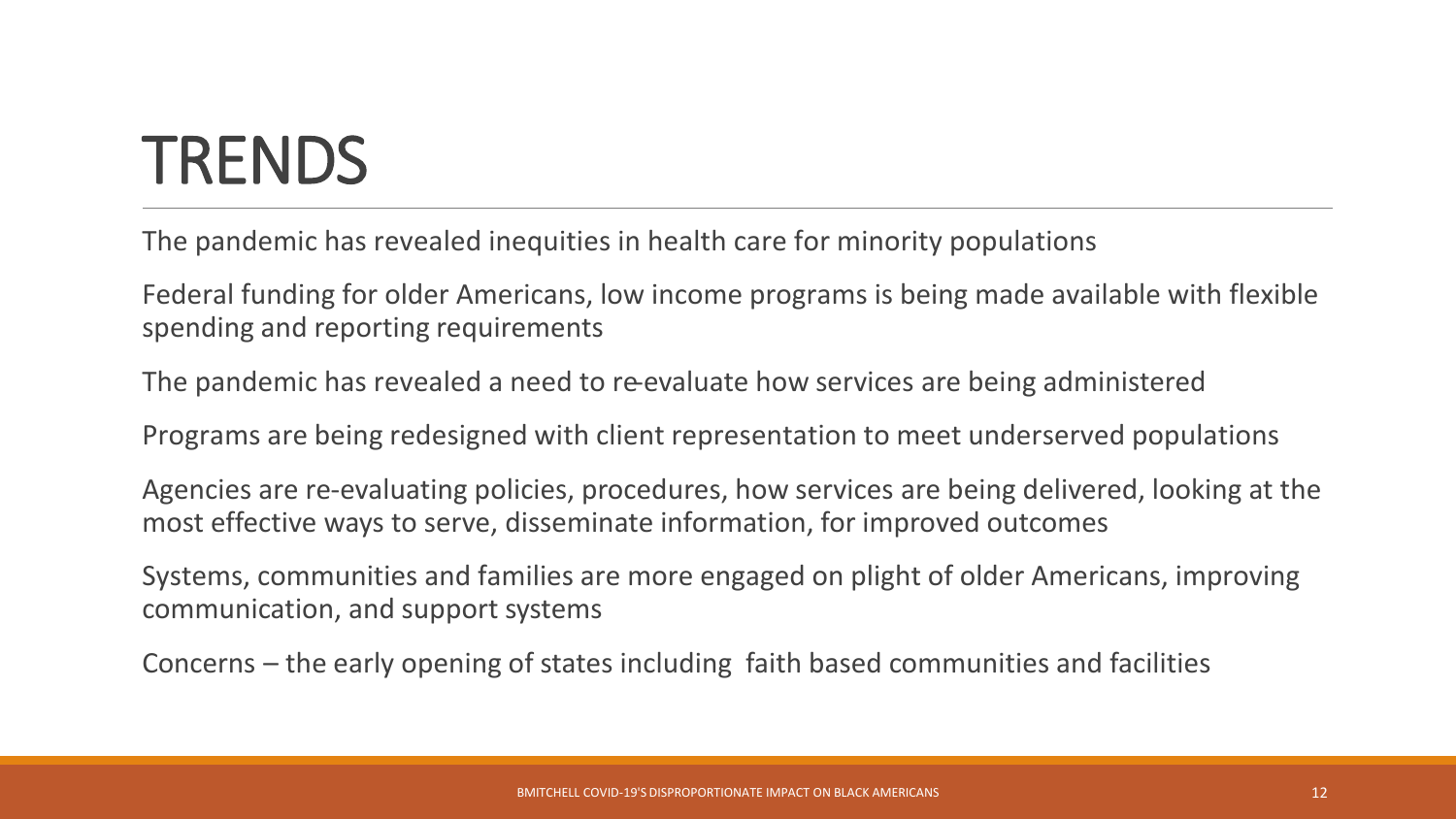# Recommendations

SYSTEMS. THE COMMUNITY. INDIVIDUALS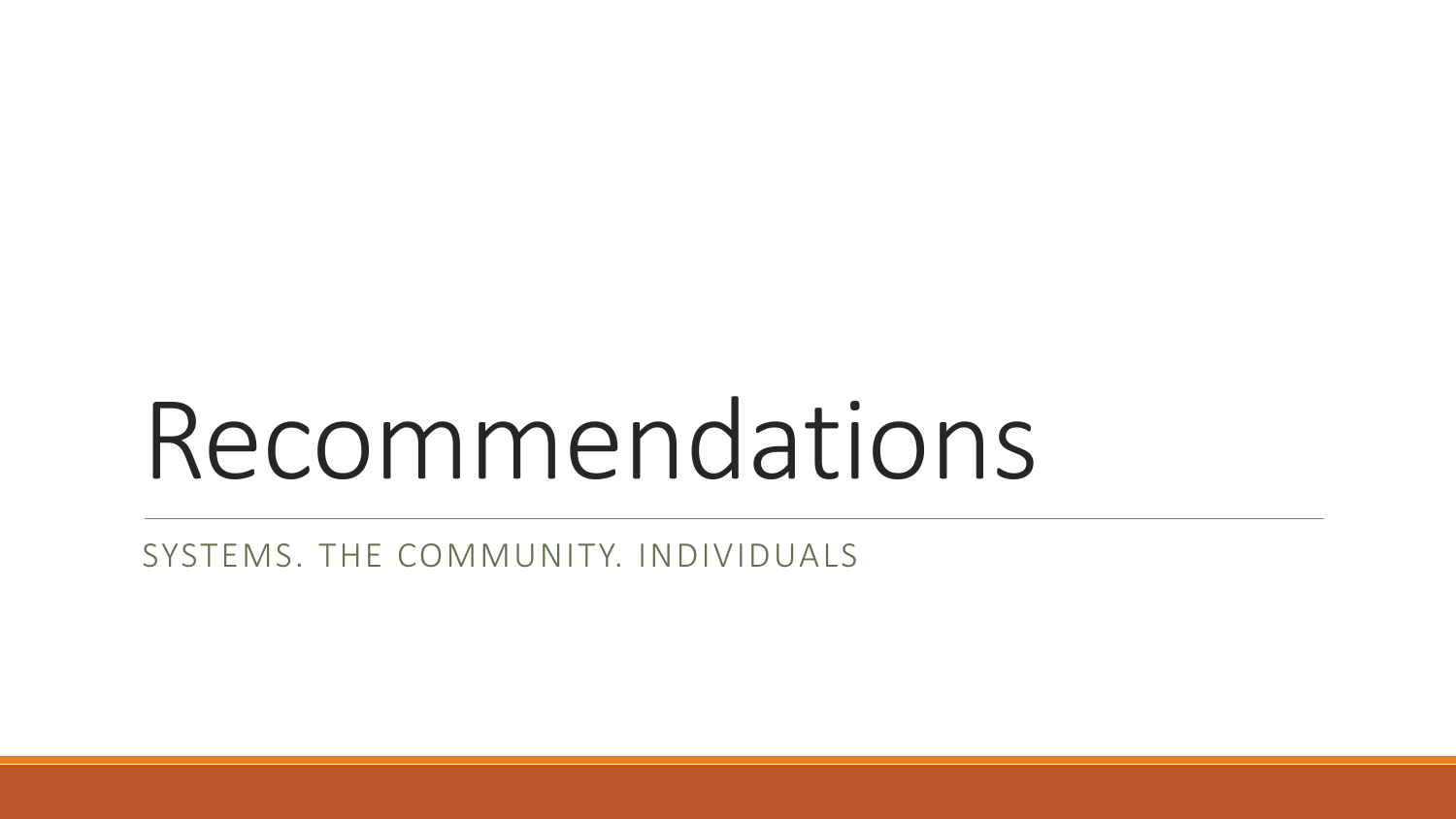# Emerging Issues

Systems – Data is sometimes questionable, information sometime conflicting between new media sources

Data being sanitized

Politicization of information is a challenge for older population

Information changing weekly

Use of technology improving efficiencies in administering programs

African American older population reluctant to accept services, lack of trust and fear of people coming into their homes

States opening struggling to balance economy vs. safety of individuals

Isolation of older adults may result in decline of cognition and mental status

Isolation of older adults may cause increase in abuse, neglect and exploitation (underreporting)

Isolation and lack of family and outsiders visits in nursing facilities of most vulnerable population is traumatic for residents and may result in lack of reporting and or resolution of serious issues.